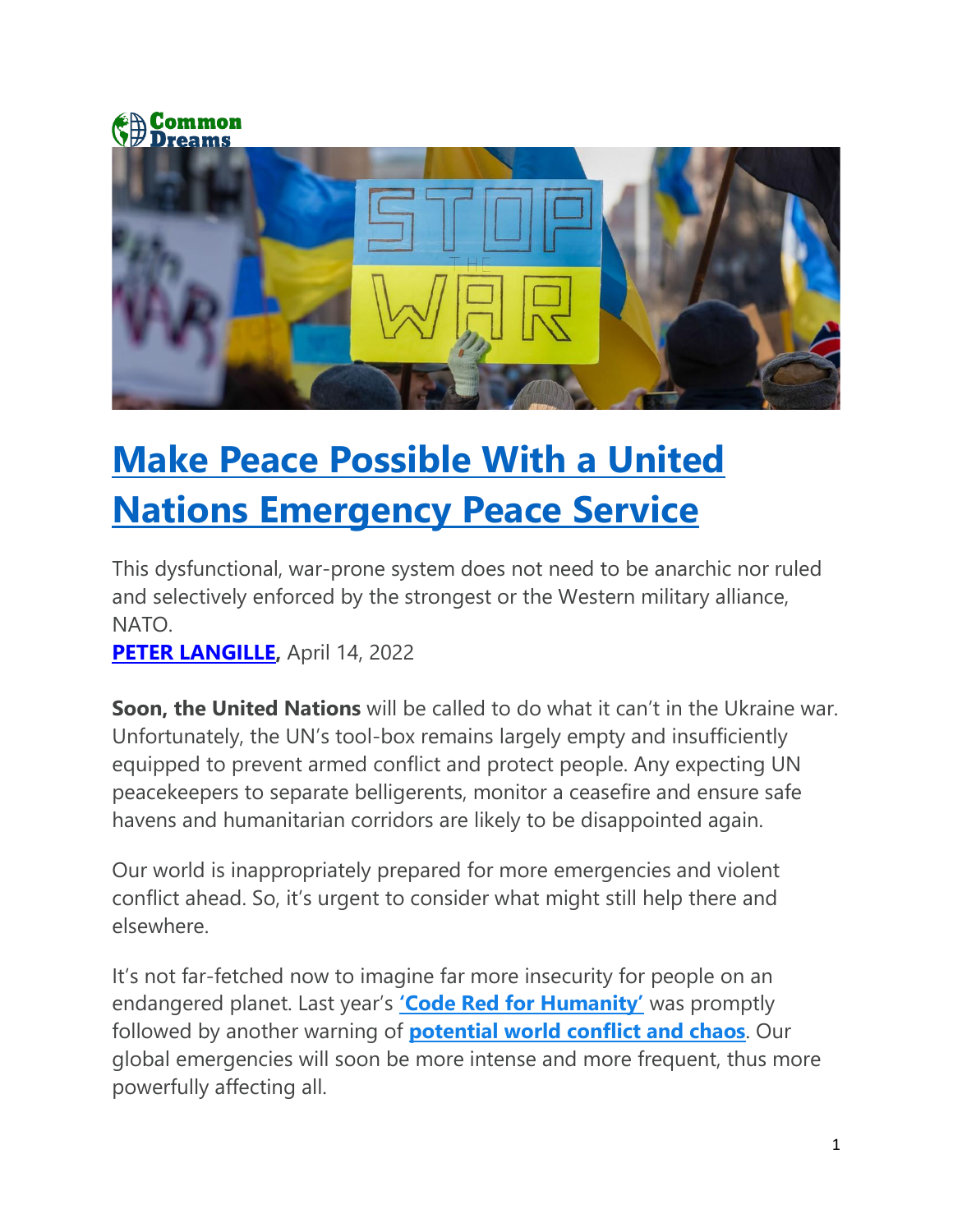Even before the Ukraine war, 84 million people had been **[forcibly](https://www.unhcr.org/refugee-statistics/)  [displaced](https://www.unhcr.org/refugee-statistics/)** and, this year, over 274 million people will need **[humanitarian](https://gho.unocha.org/)  [assistance](https://gho.unocha.org/)** and protection. The number of conflicts globally increased by 88 per cent over the past 10 years. **[Reports](https://www.theguardian.com/environment/2020/sep/09/climate-crisis-could-displace-12bn-people-by-2050-report-warns)** now warn the climate crisis could displace 1.2 billion people by 2050. New extremes of weather and vast inequality will prompt more desperate conditions and a higher incidence of violent conflict.

These tragedies for the individuals and countries affected also signal our growing interdependence on interconnected global systems. People now share mutual vulnerability in a global neighborhood. What goes around will likely come around quicker than ever. Expect emergencies. Expect institutional intransigence and delays. Expect calls for more military spending irrespective of ever-higher costs and risks. Expect shocks and shifts.

The flip side in every crisis is opportunity. Many now appreciate the need for new approaches, even new systems. Perhaps, we also need to imagine a virtuous circle whereby providing care and help to people abroad, helps to free up enormous resources to address our shared needs. By helping others, we enhance our own security.

What might encourage such a shift away from another long war, with mutually assured destruction (MAD) in a 'balance of terror' toward a UN-centered global peace system? The answer will not be found in more 'national security' systems largely designed to cause destruction and death. More militarism is already a shared global problem, not the solution.

A more effective UN, with a capacity for mutually assured prevention and protection merits serious consideration. After all, the UN was founded to prevent war and aggression, just never provided the funding or a dedicated UN capacity to fulfill assigned tasks.

Shortly after the world heard President Dwight Eisenhower's 1961 farewell warning of a **[military-industrial complex](https://www.archives.gov/milestone-documents/president-dwight-d-eisenhowers-farewell-address)**—with unwarranted influence over every sector and the potential for the disastrous rise of misplaced power people also heard of a viable option.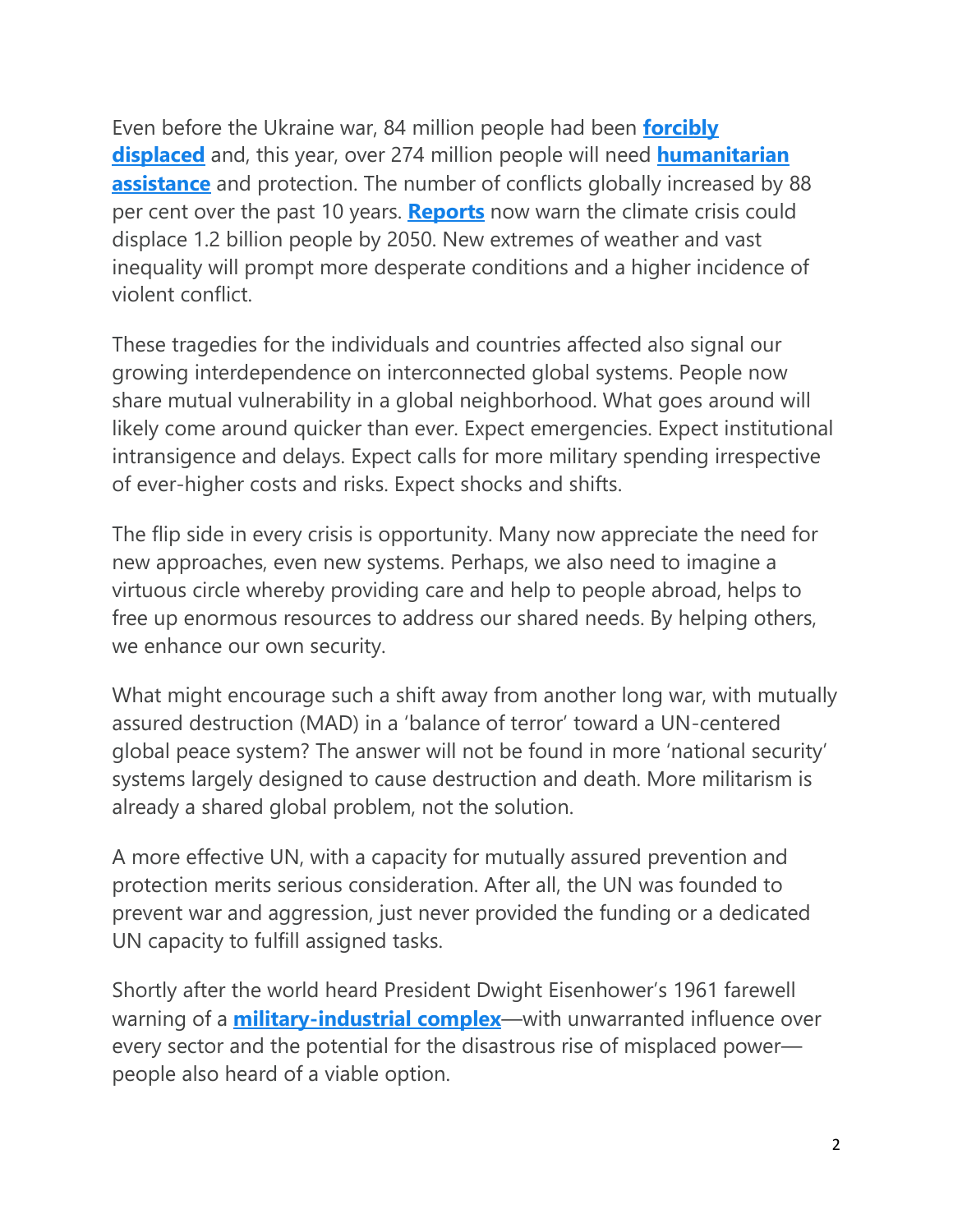In '**[Freedom From War'](https://archive.org/details/FreedomFromWar/page/n1/mode/2up)**, President J.F. Kennedy and officials in the State Department pointed to the process and a crucial requirement. American officials determined that preventing war and encouraging wider disarmament "can only be achieved" by a more effective UN with a UN Peace Force to safeguard legitimate interests.

This dysfunctional, war-prone system does not need to be anarchic nor ruled and selectively enforced by the strongest or the Western military alliance, NATO.

## **The Solution:**

A proposal for a United Nations Emergency Peace Service (UNEPS) is a more sophisticated option than a UN standing force.

With this one development—effectively a 'UN 911 first-responder' for complex emergencies—the UN would finally have a capacity to address four of its tougher assigned tasks: to help prevent armed conflict and genocide, to protect civilians at extreme risk, to ensure prompt start-up of demanding peace operations, and to provide human needs where others either cannot or will not.

What's distinctly different in this idea?

The UNEPS proposal is for a permanent standing, integrated UN formation; highly trained and well-equipped; ready for immediate deployment upon authorization of the UN Security Council.

This service is to be multidimensional (civilians, police and military) and multifunctional (capable of diverse assignments with specialized skills for security, humanitarian, health and environmental crises).

As an integrated first-responder, a UNEPS is not limited to simply stopping direct violence, but also extends to initiating quick-impact and long-term projects. Aside from addressing human needs, this should help to counter structural violence (exploitation and exclusion), and stem cultural violence. By including specialists in conflict resolution and mediation, human rights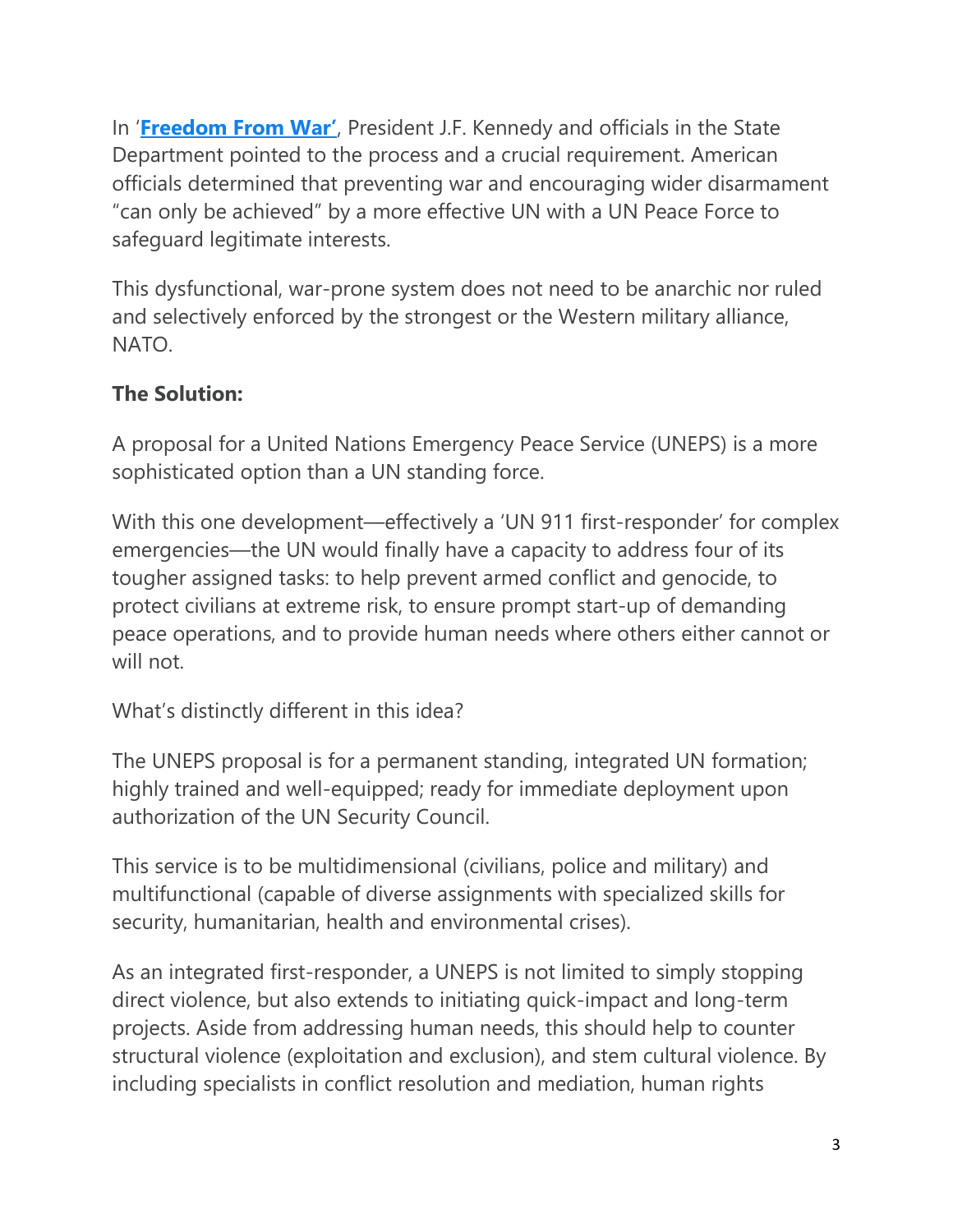monitors and educators, peacebuilding advisory units, and medical teams, there is a far better prospect of stemming or solving a crisis.

A UNEPS need not be large, but composed of 13,500 dedicated personnel (recruited professionals, selected, trained and employed by the UN); developed to ensure regional and gender equitable representation.

Ideally, it would be located at a designated UN base under an operational headquarters and two mobile mission headquarters; at sufficient strength to operate in high-threat environments. Yet unlike previous proposals, a UNEPS is to complement existing UN arrangements.

Three further advantages stand out.

First, UN peace operations would improve with a standing first-responder. Instead of taking 6 months-to- a year or more to deploy national contingents, the UN would have its own rapid and reliable service to address a wider array of emergencies. Rather than the current the focus on 'post-conflict stabilization', which now starts after the fighting stops—like a police force that can only intervene once the killing and rape has largely concluded—a UNEPS is to provide an immediate response within days.

Then, prevention and protection are far more manageable tasks when arriving promptly before conflicts escalate and spread into worse violence. In turn, there should be less need for later, larger, longer and far more costly operations. An ounce of prevention might be worth a ton of cure.

Any preventive system works best when it seldom has to intervene to stem crises. As with a police or defense effort, it's best to be known to have credible means to deter aggression and, when required, the means to intervene to stop crimes. In practice, this usually works by having a legitimate capacity that is recognized and ready to respond as needed.

A standing UNEPS would convey a legitimate presence ready 24/7 to discourage violence. Its deployable elements should be sufficient to deter most, if not all belligerents, to operate in high-risk environments and to intervene if needed to stop aggressive parties.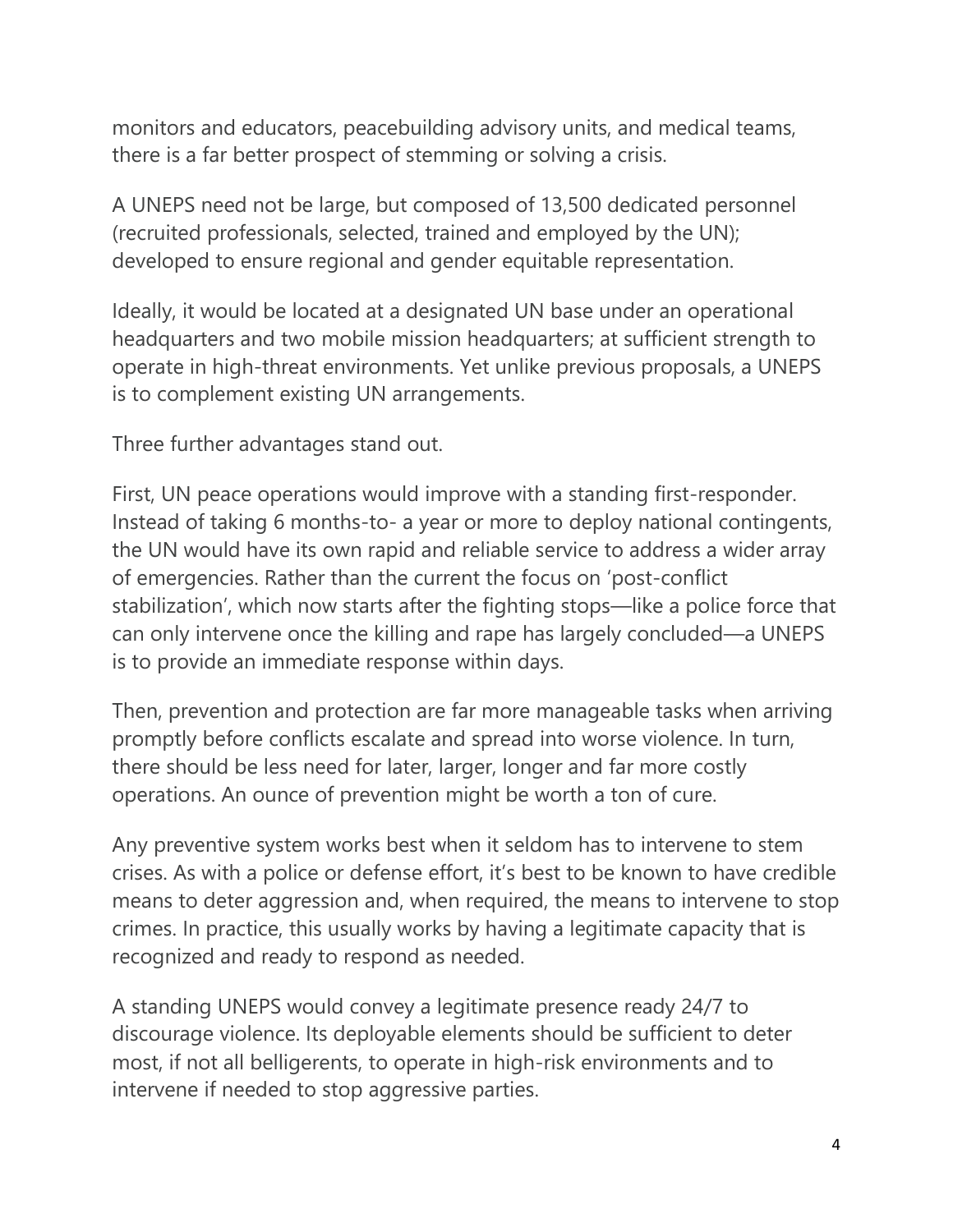As a UNEPS will be limited in size and composition, its optimum application is in preventive deployment; in acting before a wider, unmanageable situation arises. In this respect, it may be seen as roughly analogous to the sort of fire extinguisher one keeps in the kitchen; it is useless once the entire house is ablaze, but usually very effective when the first flames begin to spread; and, it may be very helpful in protecting people, even in providing a safe area until help arrives.

Second, as a new model, a UNEPS is to encourage a wider shift toward providing prompt care and help, with an array of useful services. In what's now a global neighborhood, there will be a greater need for legitimate, universal emergency services designed to convey support. With a gender-equitable composition, there are also better prospects for peacemaking and peacebuilding. Standards would also improve system-wide.

The need for more far-reaching system shifts is already evident. Understandably, many governments will not stop preparing for more war until they see a universal commitment to ensure security backed up by a UN capacity that's rapid and reliable.

Increasingly, it's understood that progress in wider disarmament and even the UN Treaty on the Prohibition of Nuclear Weapons depends on a coherent alternative to nuclear and conventional deterrence. The alternative need not be similar to what exists, large or powerfully destructive. It needs to be credible, respected and widely valued.

The third advantage of the UNEPS option is in it's potential as a UN 'emergency security provider'; a **[crucial step toward 'freedom from war'.](https://www.commondreams.org/views/2021/06/12/crucial-global-step-achieve-freedom-war)**

As an emergency security provider, the likely roles of a UNEPS would be similar to that of a 'first-responder', a trip-wire, a vanguard and a standing presence to dissuade, deter and, respond rapidly, if necessary. The minimal deterrent and modest military capacity within are appropriate and likely to be adequate.

In this capacity, a UNEPS does not require heavy military elements nor a capacity for mid-to-high-intensity war-fighting. In representing the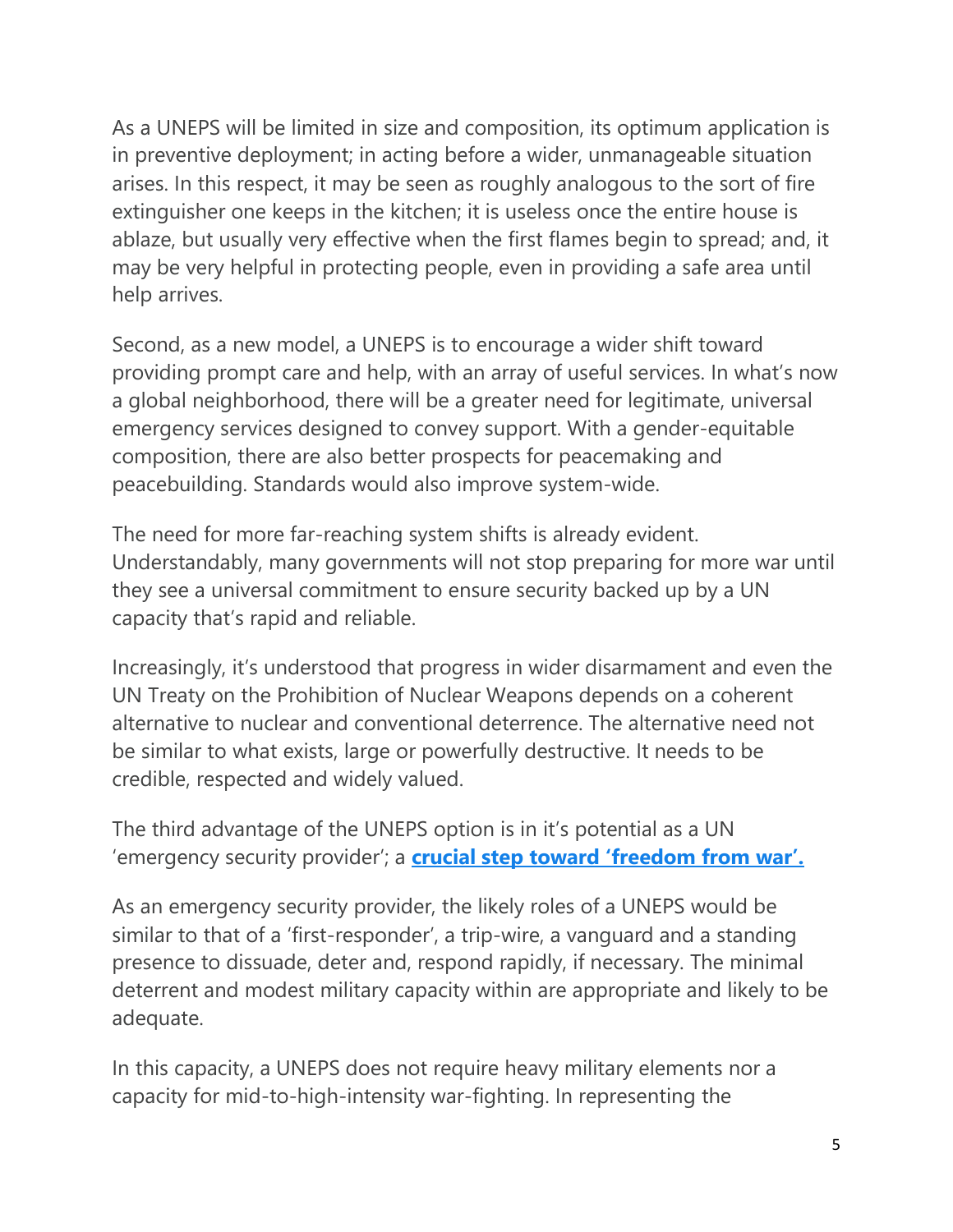international community, it's unlikely to encounter violent resistance from any national armed force. If needed for back-up and support, the five permanent members of the UN Security Council (France, China, Russia, the United States and the United Kingdom) will continue to have ample capacity in the near term. But they may not need so much in the long-term.

Contrary to **[official claims](https://peacekeeping.un.org/en/military)** of a UN standing capacity's "immense expense", a UNEPS would also be a cost-saver. Its development will entail approximately \$3.5 billion in start-up costs, with annual recurring costs of \$1.5 billion, shared proportionally among 193 Member States.

This service should help to prevent the escalation of volatile conflicts; deter groups from violence; and cut the size, length, cost and frequency of UN operations. Success in just one of these areas would provide a real return on the investment.

Clearly, the bigger bonus in developing a UNEPS is that it starts an overdue cooperative process; a step toward a global peace system; one to encourage military build-down and disarmament; one urgently needed to free up vast resources to help with a climate emergency, pandemic recovery and a looming social crisis; one that might save \$ trillions.

Here, it may help to recognize there is truth to the slogan, 'Planet or War, You Choose'. A more heavily-militarized world is unsustainable and now a serious threat to human survival.

Our future, if there is to be one, urgently depends on far deeper cooperation, not confrontation.

Last September, a '**[Global Census Poll'](https://ny.fes.de/article/global-census-poll)** found, "widespread skepticism that the United Nations is well-prepared for the challenges of the next decade." Skepticism spreads when there is too little to inspire a constituency and further support.

It's unlikely a coincidence that UN Secretary-General, Antonio Guterres, recently announced another **[Agenda for Peace](https://news.un.org/en/story/2021/09/1099522)** will be forthcoming in 2022. Or, that the near-term choice is framed as either a 'breakdown' to worse or a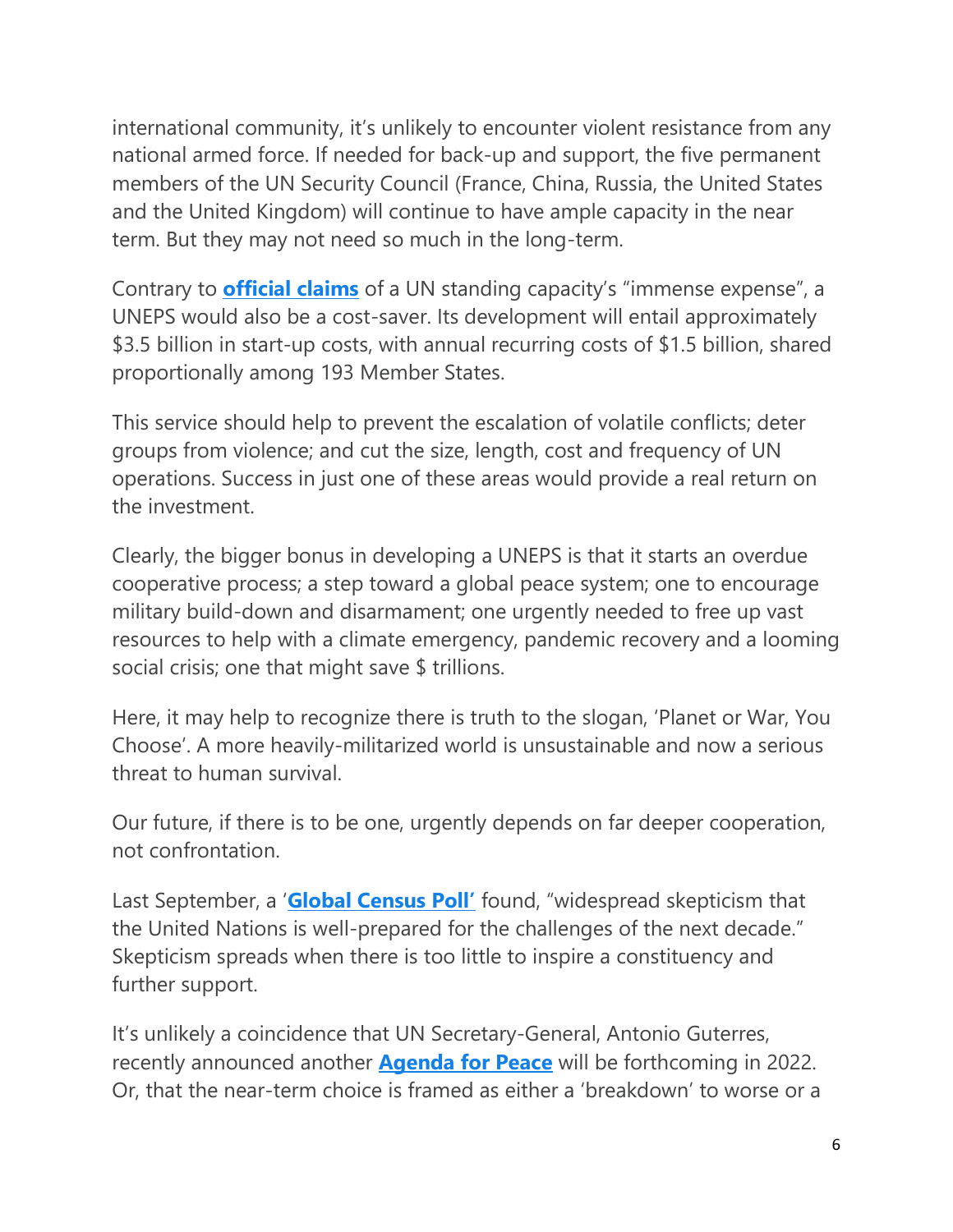'breakthrough' to better. Sticking with the current approach, of renting national contingents that take six months to a year to deploy, irrespective of the crisis, is a route to 'breakdown'.

To breakthrough to better, supportive parties need to imagine a UN prepared to fulfill assigned tasks rapidly and reliably; one to provide security, with prompt care and help; and, one that inspires and appeals universally.

A forthcoming UN **[Agenda for Peace](https://digitallibrary.un.org/record/145749?ln=en)** presents a unique opportunity to boost the UNEPS idea. In elaborating on his priorities, UN Secretary-General Antonio Guterres accorded a similar emphasis to prevention and protection, reducing violence and placing women at the center of security policies. And, the **[People's Declaration of June 2020](https://secureservercdn.net/198.71.233.184/b06.41d.myftpupload.com/wp-content/uploads/2020/05/Final-Peoples-Declaration-and-Plan-of-Global-Action-1.pdf?time=1589376036)** explicitly called for more standing capacities available on short-notice for UN peace operations.

With two encouraging precedents calling for a UNEPS in the U.S. House of Representatives (**[H-Res 180](https://www.govinfo.gov/app/details/BILLS-109hres180ih)** and **[H-Res 213](https://www.congress.gov/bill/110th-congress/house-resolution/213/all-info)**) as a viable policy option for 'saving millions of lives and billions of dollars', efforts are underway for a third.

Thankfully, millions are now active in the struggle to save the planet and succeeding generations. Many have also mobilized in resistance to more war and higher military spending. But it seems unlikely that peace will prevail or that war and armed conflict will be prevented simply from resistance or calls for cuts.

A useful point from Buckminister Fuller was that, "you never change things by fighting the existing reality. To change something, build a new model that makes the existing model obsolete."

The proposed UNEPS is a new model to solve multiple problems. And, this is when viable policy options are needed most.

It's only in the aftermath of tragic wars and/or genocides when governments consider their options under public pressure to shift approaches, even systems. Then, when the need is urgent and evident to most, the prior preparation of coherent plans usually isn't. And, very seldom have widelyappealing plans been supported by a global constituency. So, once the